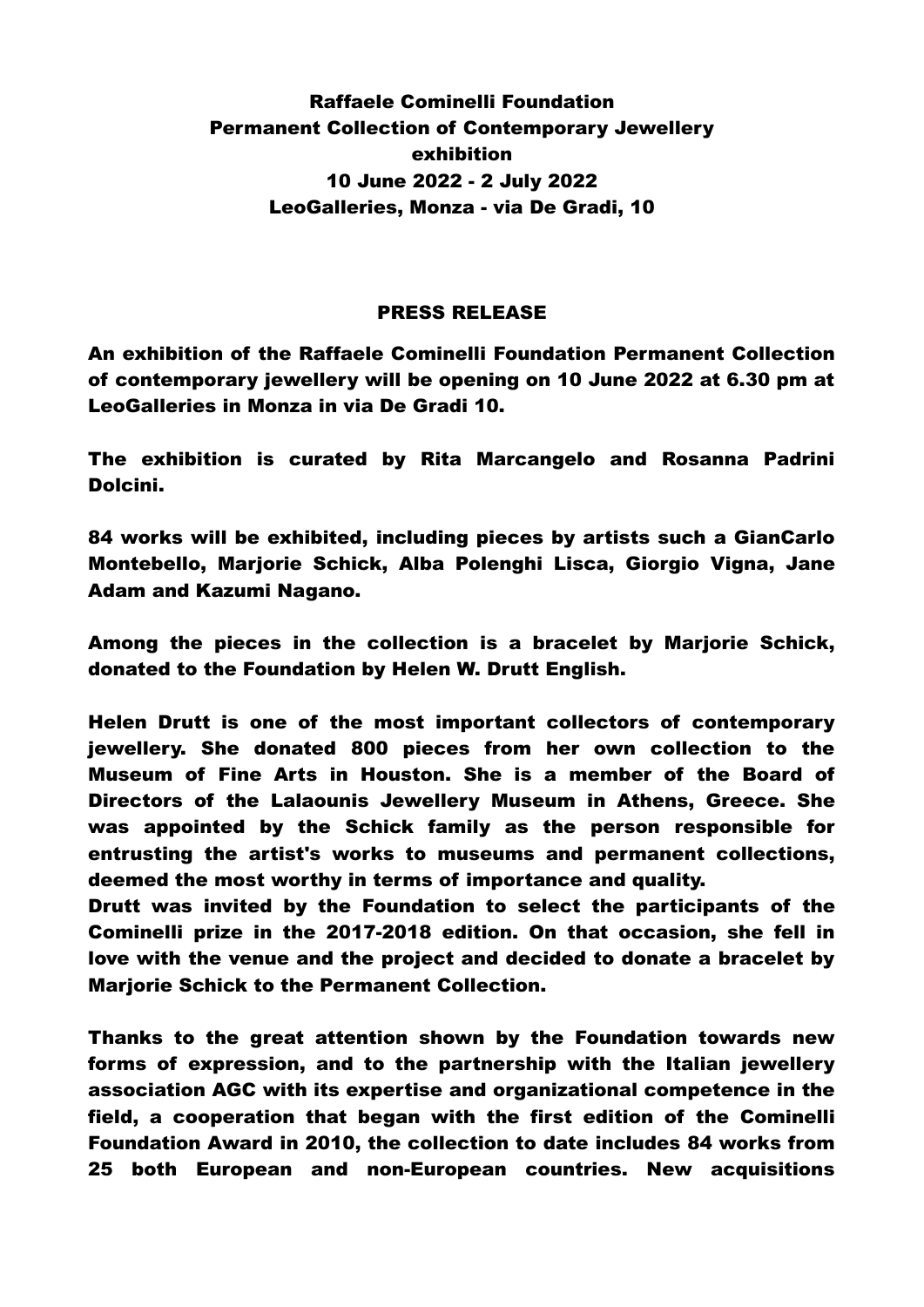increasingly enrich the collection, in consideration of a "project in progress" open to new outlooks on contemporary jewellery.

The collection originated in 2011, was initially curated by the jewellery historian Bianca Cappello. Since 2012 the selection of works has been entrusted to Rita Marcangelo, director of Alternatives Gallery in Rome who also subdivided the exhibition itinerary into four major thematic categories: conceptual jewellery, design jewellery, historical research jewellery and aesthetic research jewellery, in turn divided into specific areas of interest. The subdivision is conceived to guide the viewer through a more rational understanding of the exhibition, thus providing useful tools for a correct analysis of the works.

The extent of the research areas, stylistic forms and technical solutions adopted demonstrate the vitality and eclecticism of an art that enriches the jewellery world with new cultural meaning. Works created using traditional and/or innovative techniques, precious materials, but also alternative materials that find new preciousness through the artist's hand are to be found in the Collection.

The exhibition is an opportunity to admire, observe and study this particular form of art, appreciate its breadth of research, its ability to enrich the language of contemporary jewellery with new cultural meaning.

On June 16, 2022 at 6.30 pm there will be a presentation by the curators illustrating the activities of the Cominelli Foundation and a brief introduction to the jewellery on display.

The exhibition is organized by the project Addicted, which will be officially presented on this occasion.

Addicted is a new project born to raise awareness and support the world of contemporary and artist jewellery.

"One of the rare public collections dedicated to contemporary jewellery is exhibited, with the aim of documenting, enhancing and disseminating knowledge of this specific sector of creativity to the general public", explain the project managers.

The art historian Simona Bartolena together with Laura Gadda, Elena Guerini and Daniela Porta of Leogalleries, will present the idea of Addicted, its choices aims at the opening of the exhibition.